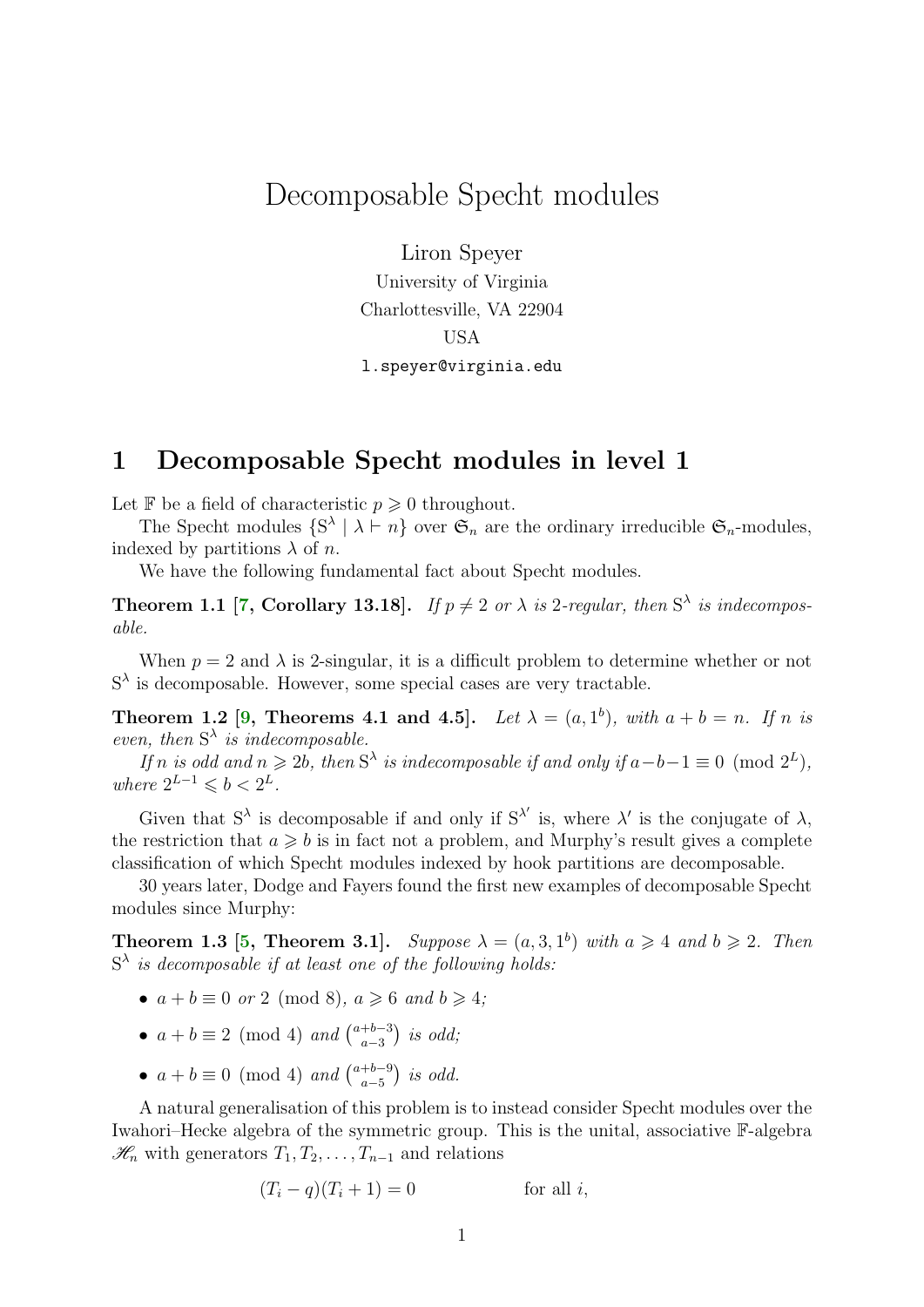$$
T_i T_j = T_j T_i
$$
 for  $|i - j| > 1$ ,  
\n
$$
T_i T_{i+1} T_i = T_{i+1} T_i T_{i+1}
$$
 for  $0 \le i \le n - 2$ ,

<span id="page-1-1"></span>where  $q \in \mathbb{F}$  is a primitive eth root of unity.

Now the Specht modules  $\{S^{\lambda} \mid \lambda \vdash n\}$  over  $\mathscr{H}_n$  are the ordinary irreducible  $\mathscr{H}_n$ modules, indexed by partitions  $\lambda$  of n.

As for symmetric groups, we have (following [\[3,](#page-3-0) Theorem 3.5]) that  $S^{\lambda}$  is decomposable if and only if  $S^{\lambda'}$  is and:

**Theorem 1.4 [\[4,](#page-3-1) Corollary 8.7].** If  $e \neq 2$  or  $\lambda$  is 2-regular, then  $S^{\lambda}$  is indecomposable.

Once again, when  $e = 2$  (i.e.  $q = -1$ ), and  $\lambda$  is 2-singular, it is difficult to determine whether or not  $S^{\lambda}$  is decomposable.

Shortly after Dodge and Fayers obtained their results, we extended Murphy's result to  $\mathscr{H}_n$ .

<span id="page-1-0"></span>**Theorem 1.5 [\[11,](#page-4-3) Theorem 6.12].** Suppose  $p \neq 2$  and  $\lambda = (a, 1^b)$ . Then  $S^{\lambda}$  is indecomposable if and only if n is even or  $b = 2$  or 3 with  $p \mid \lceil \frac{a}{2} \rceil$ .

## 2 KLR algebras

We may further generalise our setting to cyclotomic Hecke algebras, deformations of the complex reflection groups  $G(l, 1, n) = \mathbb{Z}/l\mathbb{Z} \wr \mathfrak{S}_n$ . For our purposes, the following theorem of Brundan and Kleshchev will provide the perspective we take in looking for decomposable Specht modules.

Theorem 2.1 [\[1,](#page-3-2) Main Theorem]. The (integral) cyclotomic Hecke algebra in quantum characteristic  $e \geq 2$  is isomorphic to a level l cyclotomic Khovanov–Lauda–Rouquier algebra  $\mathcal{R}_n^{\Lambda}$  of type  $A_{e-}^{(1)}$  $\sum_{e-1}^{(1)}$  if  $e < ∞$ , or  $A_{\infty}$  if  $e = ∞$  (i.e. corresponding to dominant weight  $\Lambda = \Lambda_{\kappa_1} + \Lambda_{\kappa_2} + \cdots + \Lambda_{\kappa_l}$ ).

The cyclotomic KLR algebra  $\mathcal{R}_n^{\Lambda}$  is a unital, associative F-algebra with generators

 ${e(i) | i \in (\mathbb{Z}/e\mathbb{Z})^n} \cup {y_1, y_2, \ldots, y_n} \cup { \psi_1, \psi_2, \ldots, \psi_{n-1}}$ 

subject to a long list of relations. This algebra is naturally Z-graded, which leads us to studying the graded representation theory of cyclotomic Hecke algebras.

## ${\bf 2.1}\quad{\rm Specht}\,\,{\rm modules}\,\,{\rm over}\,\,{\mathscr R}_n^\Lambda$

There is a theory of Specht modules over cyclotomic Hecke algebras which naturally lead to Specht modules over  $\mathcal{R}_n^{\Lambda}$ , which are the ordinary irreducibles.

Let  $\lambda = (\lambda^{(1)}, \lambda^{(2)}, \ldots, \lambda^{(l)})$  be an *l*-multipartition of *n* and let  $T^{\lambda}$  denote the *column initial*  $\lambda$ -tableau, and denote by  $i^{\lambda}$  its residue sequence modulo e.

**Example.** Let  $\lambda = ((4, 3), (3, 2, 1))$ . Then

$$
T^{\lambda} = \frac{7 \ 9 \ 11 \ 13}{8 \ 10 \ 12}
$$

$$
\frac{1 \ 4 \ 6}{2 \ 5}
$$

$$
\frac{3}{2 \ 3}
$$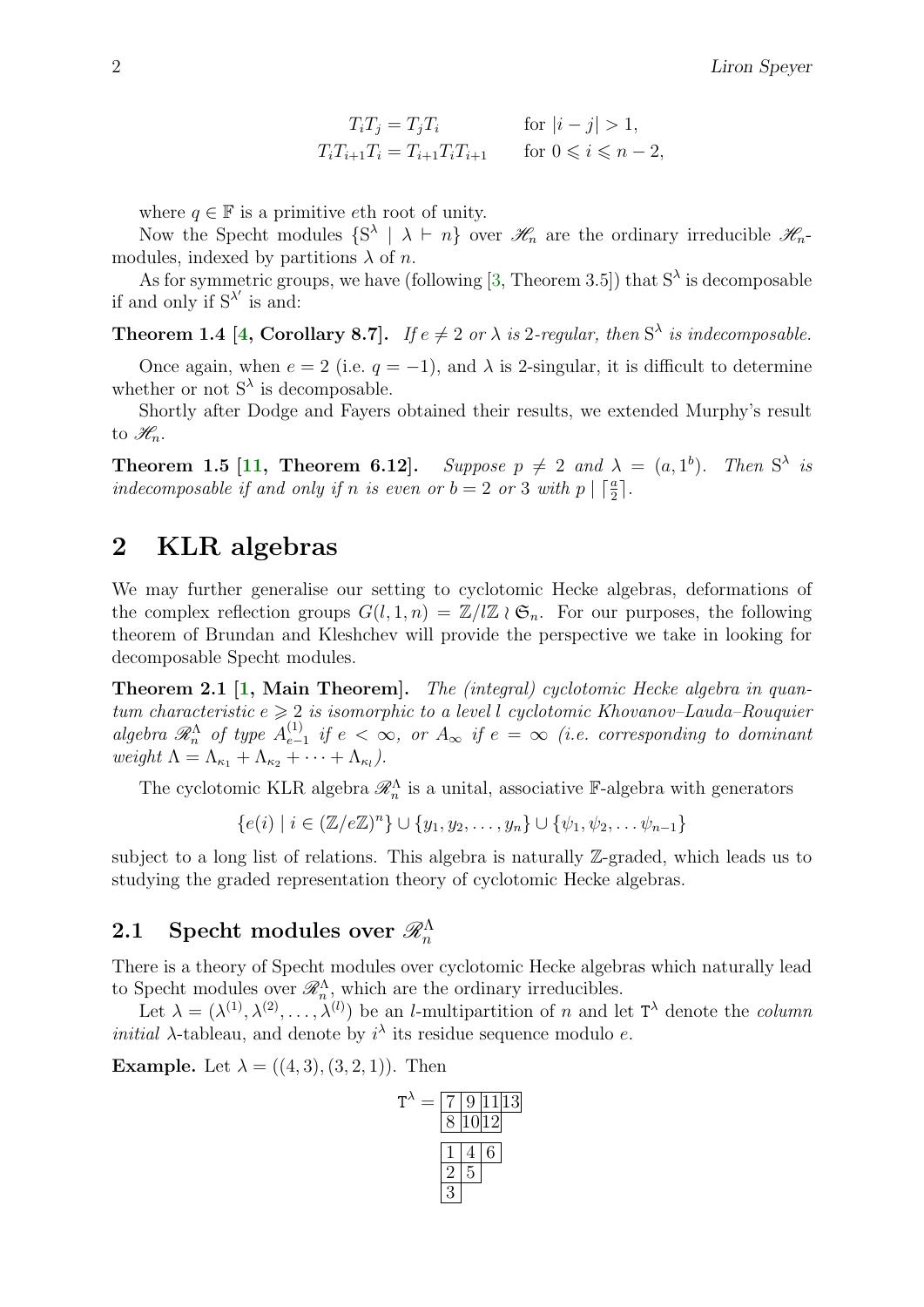<span id="page-2-1"></span>For a  $\lambda$ -tableau T, define the permutation  $w^T$  to be the permutation satisfying  $w^T T^{\lambda} =$ T.

Following [\[8\]](#page-4-4), the Specht module  $S^{\lambda}$  is the cyclic  $\mathcal{R}_n^{\Lambda}$ -module with homogeneous generator  $z^{\lambda}$  subject to the following relations.

- (i)  $e(i)z^{\lambda} = \delta_{i,i^{\lambda}}z^{\lambda};$
- (ii)  $y_r z^{\lambda} = 0$  for all r;
- (iii)  $\psi_r z^{\lambda} = 0$  whenever r and  $r + 1$  are in the same column of  $T^{\lambda}$ ;
- (iv) Garnir relations.

For each  $w \in \mathfrak{S}_n$ , fix a reduced expression  $w = s_{i_1} \ldots s_{i_r}$ , and define the corresponding element  $\psi_w := \psi_{i_1} \dots \psi_{i_r} \in \mathscr{R}_n^{\Lambda}$ . In general these elements depend on the choice of reduced expression, since the  $\psi$  generators do not satisfy braid relations! Finally, let  $\psi^T = \psi_{w^T}$ .

**Theorem 2.2** ([\[2,](#page-3-3) [8\]](#page-4-4)). Let  $\lambda$  be an l-multipartition of n. The Specht module  $S^{\lambda}$  is graded, with homogeneous basis

$$
\{v^{\mathrm{T}} := \psi^{\mathrm{T}} z^{\lambda} \mid \mathrm{T} \in \mathrm{Std}(\lambda)\}.
$$

**Theorem 2.3** ([\[10,](#page-4-5) [6\]](#page-4-6)). If  $e \neq 2$  and  $\kappa_i \neq \kappa_j$  for all  $i \neq j$ , or if  $\lambda$  is a conjugate Kleshchev multipartition, then  $S^{\lambda}$  is indecomposable.

It is natural to now look for decomposable Specht modules in higher levels. Our presentation and basis allow us to calculate endomorphisms of Specht modules, as any  $\varphi \in \text{End}(\mathcal{S}^{\lambda})$  satisfies

$$
\varphi(z^{\lambda}) = \sum a_{\mathsf{T}} v^{\mathsf{T}} \text{ for some } a_{\mathsf{T}} \in \mathbb{F},
$$

where we sum over all  $T \in \text{Std}(\lambda)$  such that res  $T = i^{\lambda}$ , and the right-hand side must satisfy the defining relations of  $S^{\lambda}$ .

#### 3 Decomposable Specht modules in level 2

We now fix  $l = 2$ , so that  $\Lambda = \Lambda_{\kappa_1} + \Lambda_{\kappa_2}$  and  $\mathscr{R}_n^{\Lambda}$  is isomorphic to a Hecke algebra of type B.

For now, we fix  $e \ge 3$  and  $\kappa = (0,0)$  (so  $\Lambda = 2\Lambda_0$ ). We study Specht modules indexed by bihooks  $\lambda = ((a, 1^b), (c, 1^d))$ , a natural generalisation of hooks in level 1.

**Theorem 3.1** ([\[12\]](#page-4-7)). [Small bihooks] Let  $n \leq 2e$ . Then  $S^{\lambda}$  is decomposable if and only if  $n = 2e$  and  $\lambda = ((a, 1^b), (a, 1^b))$  for some a, b.

'Proof'. It is easy to check that if  $\lambda = ((a, 1^b), (a, 1^b))$  is a bipartition of  $n < 2e$ ,  $\lambda$  is conjugate Kleshchev, and is thus indecomposable. In all other cases, we deduce indecomposability by looking at the few tableaux of the correct residue and showing that there cannot be a non-trivial endomorphism. If  $n = 2e$  and  $\lambda = ((a, 1^b), (a, 1^b))$  for some a, b, there is an endomorphism given by swapping the two components of  $T^{\lambda}$ . A long calculation shows that this endomorphism is an idempotent.  $\Box$ 

<span id="page-2-0"></span>**Theorem 3.2** ([\[12\]](#page-4-7)). Let  $\lambda = ((ke+a, 1^b), (je+a, 1^b))$  or  $((a, 1^{je+b}), (a, 1^{ke+b}))$ , for some  $0 < a \leqslant e$  and  $0 \leqslant b < e$  with  $a + b \neq e$ , or for  $a = b = 0$ .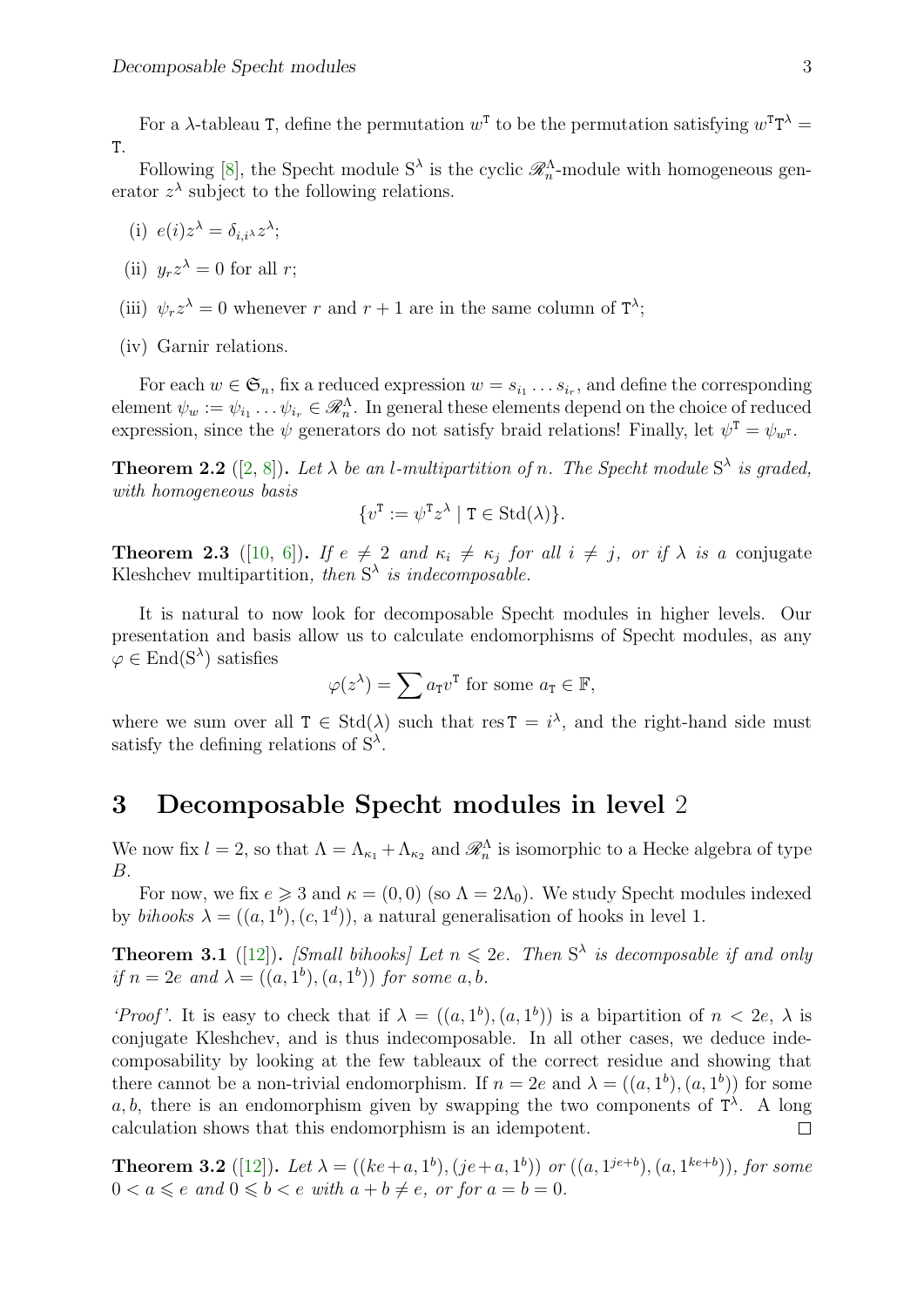- <span id="page-3-6"></span>(i) If  $j, k > 1$ , and  $j + k$  is even and  $p \neq 2$ , or if  $j + k$  is odd, then  $S_\lambda$  is decomposable.
- (ii) If  $j = 1$  or  $k = 1$ , then  $S_{\lambda}$  is decomposable if and only if  $p \nmid j + k$ .

**Conjecture 3.3.** When  $e \neq 2$ , Theorem [3.2](#page-2-0) provides a complete list of decomposable Specht modules indexed by bihooks.

In order to prove Theorem [3.2,](#page-2-0) we use some tricks with  $i$ -induction and  $i$ -restriction to show the following reduction.

**Theorem 3.4** ([\[12\]](#page-4-7)). Let  $k \geq 1$ ,  $0 < a \leq e$  and  $0 \leq b < e$  with  $a + b \neq e$ . The Specht module  $S^{((ke),(je))}$  is decomposable if and only if  $S^{((ke+a,1^b),(je+a,1^b))}$  is.

Example. Let  $e = 3$  and  $\lambda = ((6), (6))$ . There are six standard  $\lambda$ -tableaux with residue sequence  $i^{\lambda}$ , obtained by permuting the e-bricks.

| $T^{\lambda} =  7 8 9 10 11 12 $ | $R =  4 5 6 10 11 12 $                                        | $S =  4 5 6 7 8 9$  |
|----------------------------------|---------------------------------------------------------------|---------------------|
| 1 2 3 4 5 6                      | 1123789                                                       | $1/2/3$ 10 11 12    |
| $T =  1 2 3 10 11 12 $           | $U =  1 2 3 7 8 9 $                                           | $W =  1 2 3 4 5 6 $ |
| 4 5 6 7 8 9                      | $\left  4 \right  5 \left  6 \right  10 \left  11 \right  12$ | 7 8 9 10 11 12 .    |

There is a homomorphism given by  $\varphi(z^{\lambda}) = 4v^{\mathbf{R}} + 2v^{\mathbf{S}} + 2v^{\mathbf{T}} + v^{\mathbf{U}}$ .

It can be shown that  $v^s - v^{\text{T}}$  and  $v^{\text{W}}$  are eigenvectors for this endomorphism, with eigenvalues −4 and −6. Thus there are at least two distinct generalised eigenspaces, and  $S^{\lambda}$  is decomposable.

<span id="page-3-4"></span>**Theorem 3.5** ([\[12\]](#page-4-7)). Let  $e = 2$ ,  $\kappa = (0, 1)$  or  $(0, 0)$ , and let  $\mu$  be a hook partition of n such that  $S_{\mu}$  is a decomposable  $\mathscr{R}_n^{\Lambda_0}$ -module (cf. Theorems [1.2](#page-0-0) and [1.5\)](#page-1-0). Then for any partition  $\nu$  of m, the Specht modules  $S_{(\mu,\nu)}$  and  $S_{(\nu,\mu)}$  are decomposable  $\mathscr{R}^{\Lambda}_{m+n}$ -modules.

<span id="page-3-5"></span>**Theorem 3.6** ([\[12\]](#page-4-7)). Let  $e = 2$  and  $\kappa = (0, 0)$ . Then the decomposable Specht modules arising from Theorem [3.2](#page-2-0) are decomposable in this case too.

Conjecture 3.7. Theorems [3.5](#page-3-4) and [3.6](#page-3-5) gives a complete list of decomposable Specht modules indexed by bihooks when  $e = 2$ .

### References

- <span id="page-3-2"></span>[1] J. Brundan and A. Kleshchev, [Blocks of cyclotomic Hecke algebras and Khovanov–](http://dx.doi.org/10.1007/s00222-009-0204-8) [Lauda algebras](http://dx.doi.org/10.1007/s00222-009-0204-8), Invent. Math. 178 (2009), no. 3, 451–484. [Page [2.](#page-1-1)]
- <span id="page-3-3"></span>[2] J. Brundan, A. Kleshchev, and W. Wang, [Graded Specht modules](http://dx.doi.org/10.1515/CRELLE.2011.033), J. Reine Angew. Math. 655 (2011), 61–87. [Page [3.](#page-2-1)]
- <span id="page-3-0"></span>[3] R. Dipper and G. D. James, [Blocks and idempotents of Hecke algebras of general](http://dx.doi.org/10.1112/plms/s3-54.1.57) [linear groups](http://dx.doi.org/10.1112/plms/s3-54.1.57), Proc. London Math. Soc. 54 (1987), no. 3, 57–82. [Page [2.](#page-1-1)]
- <span id="page-3-1"></span>[4]  $\Box$ , q[-tensor space and](http://dx.doi.org/10.2307/2001842) q-Weyl modules, Trans. Amer. Math. Soc. 327 (1991), 251–282. [Page [2.](#page-1-1)]